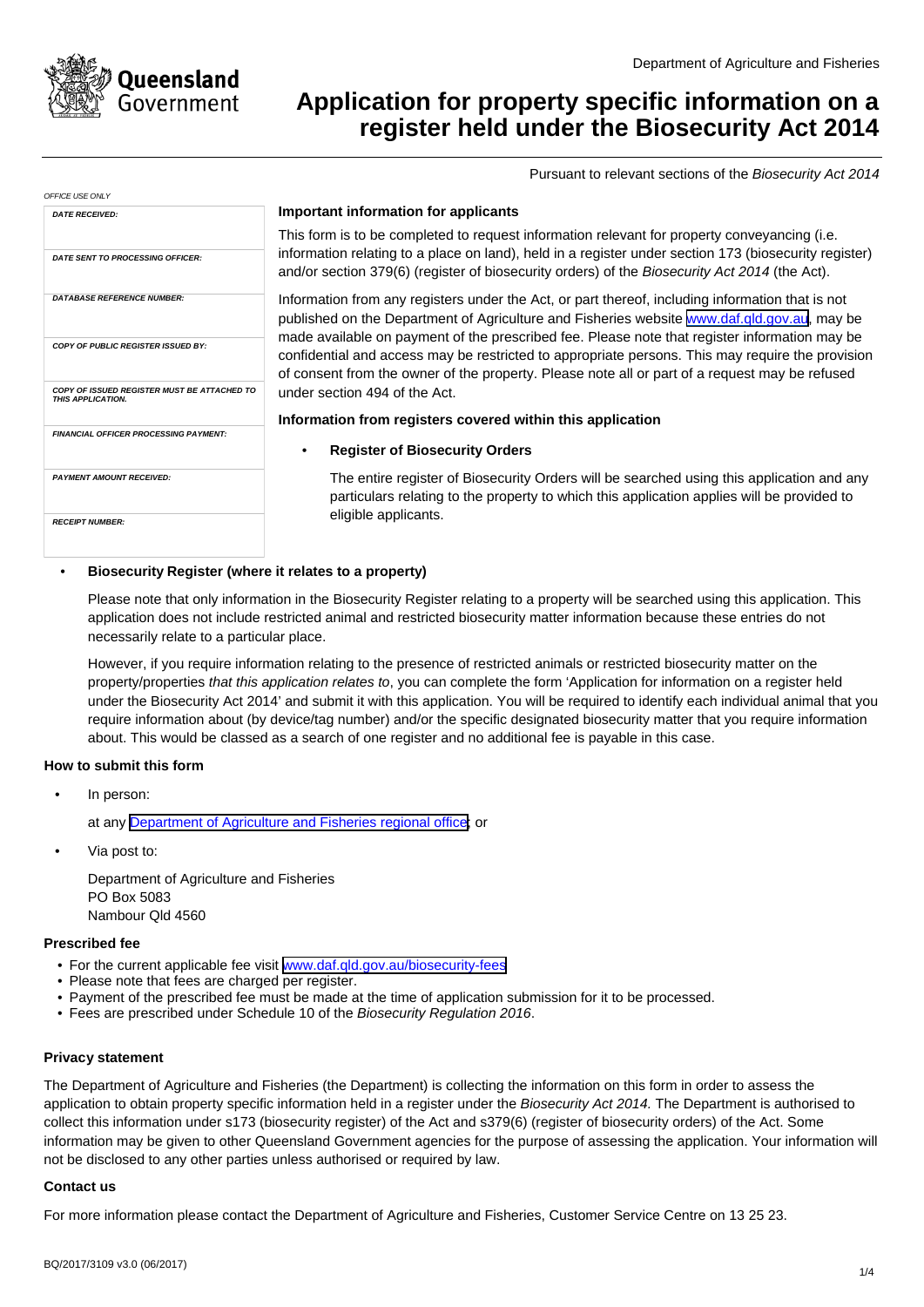# **Part A - Applicant details**

### Applicant requesting information on the register/s

Applicant full name (individual or corporation name)

| Contact person full name (for a corporation)                 |                                                                       |              |          |  |
|--------------------------------------------------------------|-----------------------------------------------------------------------|--------------|----------|--|
| Phone number                                                 |                                                                       | Mobile       |          |  |
|                                                              | Select how the information on the register/s is to be provided to you |              |          |  |
| $\Box$<br>In person (printed)                                | Mail (printed)                                                        | Email        |          |  |
| If the request is to provide by mail, please provide address |                                                                       |              |          |  |
| Property/Building name                                       | Unit/Lot/Street number                                                | Street name  |          |  |
| Suburb/Town/Locality                                         | Country                                                               | <b>State</b> | Postcode |  |
| If the request is to provide by email, please provide email  |                                                                       |              |          |  |

## Part B - Property or properties to be searched

Lot and plan number/s must be provided for each property. Applications without lot and plan number/s specified cannot be processed. Property name/address

| Lot number | Plan number | Local government area | Property Identification Code (PIC) |
|------------|-------------|-----------------------|------------------------------------|
|            |             |                       |                                    |
|            |             |                       |                                    |
|            |             |                       |                                    |
|            |             |                       |                                    |
|            |             |                       |                                    |
|            |             |                       |                                    |
|            |             |                       |                                    |
|            |             |                       |                                    |

Settlement date (if known)

The Department cannot guarantee search results in less than 10 working days.

#### Additional information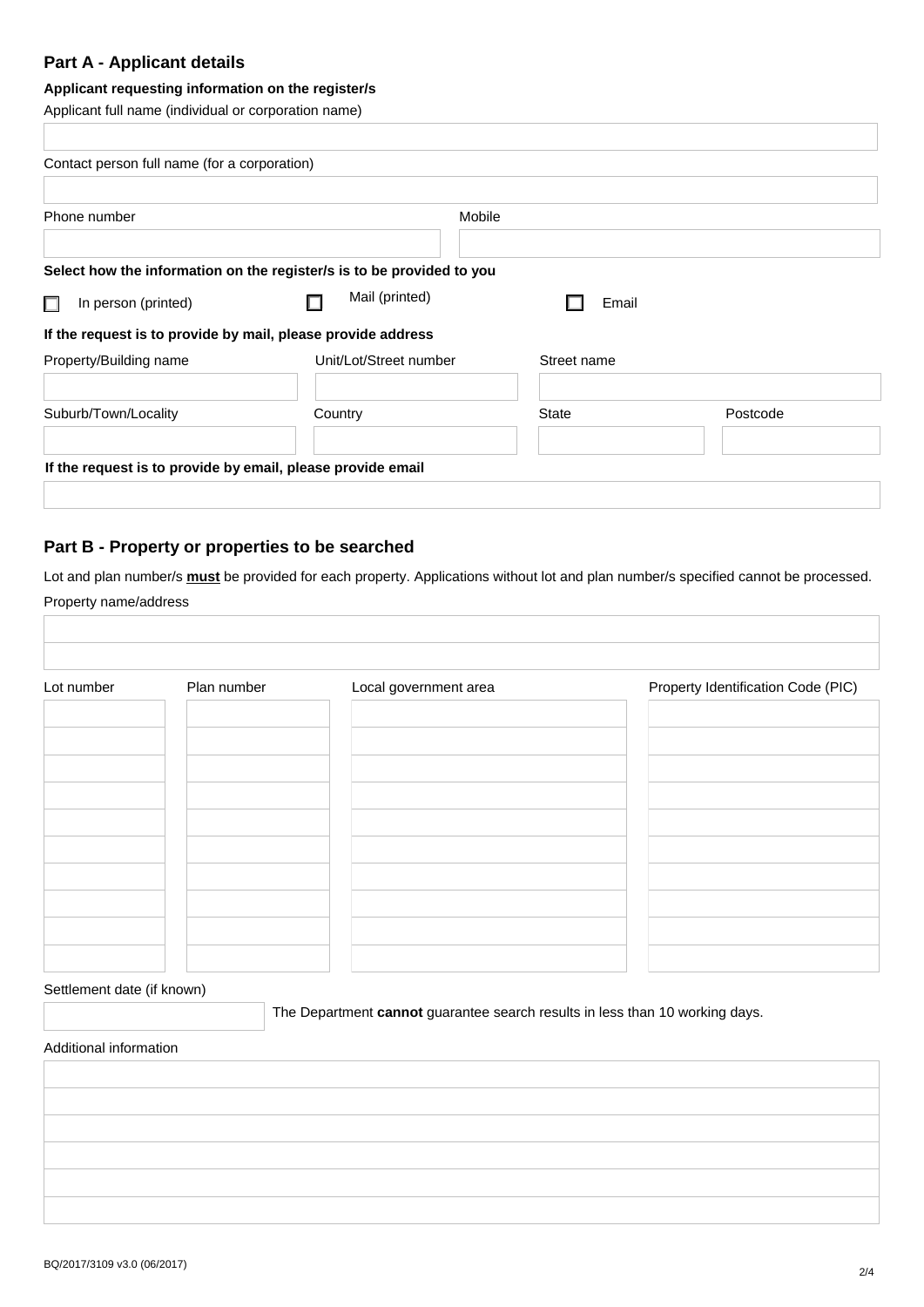## **Part C - Registers**

## **R1 - Biosecurity Register**

П I require the information from this register.

#### Information provided to eligible applicants

If the property is attached to a registered biosecurity entity (RBE) in the Biosecurity Register, the following details can be provided:

- The real property description of the land  $\ddot{1}$
- Ü Name and address of the property
- Local Government Area in which the property is situated Ĥ
- Property Identification Code (PIC) ü
- Name, address and contact details of the RBE, land owner and occupier (subject to consent from each party) ü
- The approximate numbers of each type of designated animal. Ĥ

If the property is a restricted place in the Biosecurity Register, the following details can be provided:

- The real property description of the land  $\ddot{1}$
- Name and address of the property  $\ddot{1}$
- Local Government Area in which the property is situated Ŭ
- Property Identification Code (PIC) if any Ĥ
- **Biosecurity** risk ü
- Ĥ Date of inclusion on the register
- How use of the place is to be restricted Ü
- Restrictions applying to dealings with designated animals at the place ü
- Ŭ Restrictions applying to dealings with designated biosecurity matter at the place
- Restrictions applying to dealings with carriers of biosecurity matter at the place. Ĥ

#### **Eligibility requirements**

To be eligible for the information above you must provide evidence of consent:



I have attached written (signed) consent from the owner of the place to give the applicant the information (e.g. contract of sale that includes a clause authorising the release of the information)

Separate written (signed) consent from the RBE and/or occupier is required if the RBE and/or occupier is not the owner of the place (property) and you require the RBE and/or occupier's:

- name,
- address: and
- contact details.

 $\Box$ I have attached written (signed) consent for the RBE and/or occupier's information stated above.

### R2 - Register of Biosecurity Orders

I require the information from this register. П

#### Information provided to eligible applicants

If the property is subject to a biosecurity order in the Register of Biosecurity Orders, the following details can be provided:

- Ü The real property description of the land
- Local Government Area in which the property is situated Ü
- The day the order was given ü
- Information about the biosecurity matter or any other thing to which the order relates Ü
- The action required to be taken under the order Ŭ
- The period stated in the order for taking the action. ü